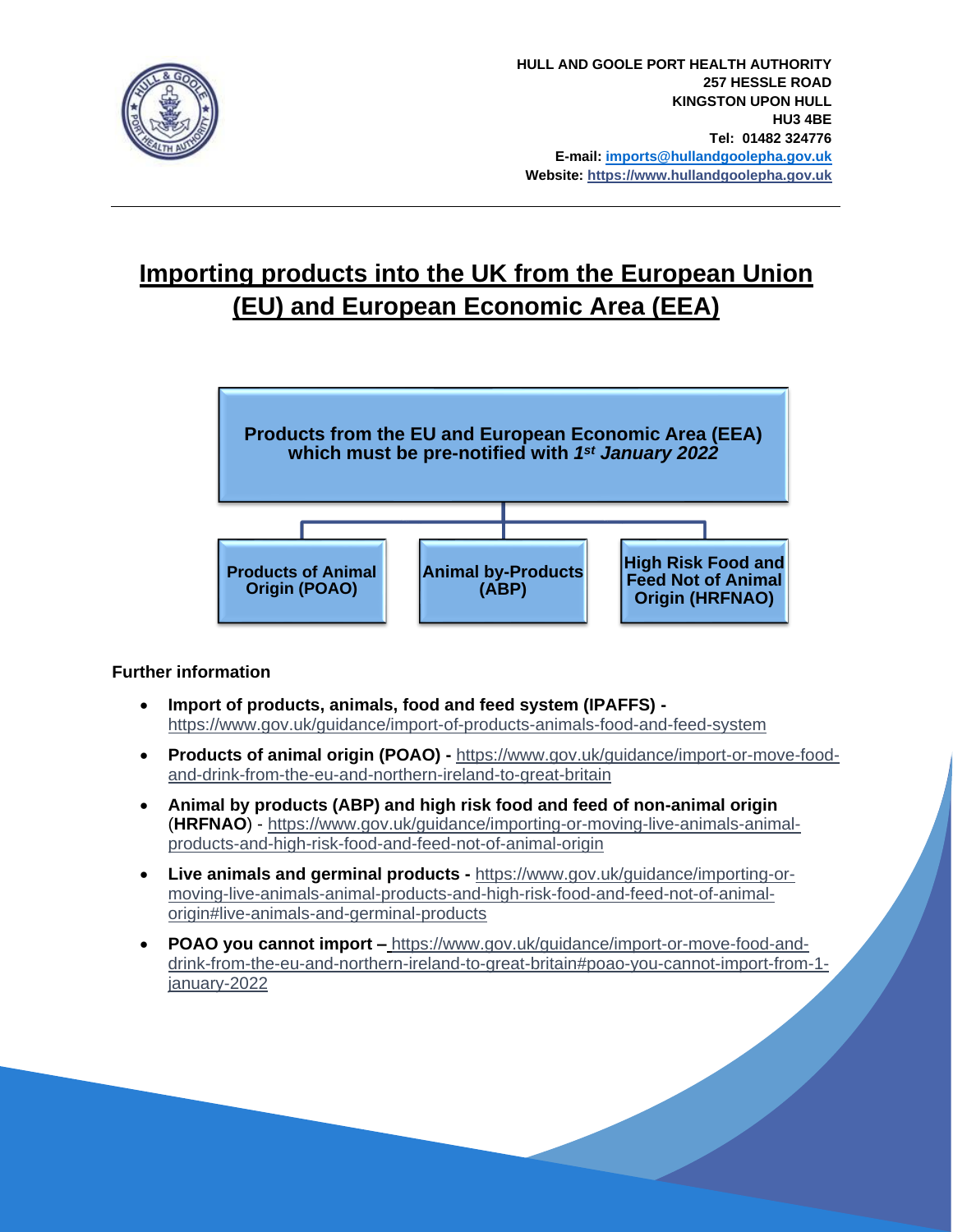

## **How should products be notified to the Port Health Authority?**

**Starting with 1<sup>st</sup> of January 2022** – all importers of Products of Animal Origin (POAO), Animal By-Products (ABP) and High-Risk Foods Not of Animal Origin (HRFNAO) consignments must raise an `IMP` notification of an import on the Import of products, animals, food and feed system (*IPAFFS*).

More about the use of IPAFFS, how to register and to use the system here: <https://www.gov.uk/guidance/import-of-products-animals-food-and-feed-system>

### **What documents do I need? And where do I send them?**

In addition to the notification on **IPAFFS**, *Hull and Goole Port Health Authority* is using the **PHILIS system** to manage and process imports.

You should therefore ensure that *Organic Certificates* (COI), *IUU Catch Certificates* and *Declarations for Plastic Kitchenware originating from China or Hong Kong* are sent to the Authority using PHILIS DES. To avoid any unnecessary delays, you need to either use PHILIS DES or *send the IUU documents to our inbox:* **[imports@hullandgoolepha.gov.uk](mailto:imports@hullandgoolepha.gov.uk)**

If you upload IUU documents for processing to IPAFFS the information might be missed.

- ➢ To use *PHILIS DES* you can register here:<https://des.philis.co.uk/login/login>
- ➢ *Organic Certificates* (COI):<https://www.gov.uk/guidance/importing-and-exporting-organic-food>
- ➢ *IUU Catch Certificates*:<https://www.gov.uk/guidance/importing-or-moving-fish-to-the-uk>
- ➢ *Plastic Kitchenware*: [https://www.food.gov.uk/business-guidance/importing-plastic-kitchenware](https://www.food.gov.uk/business-guidance/importing-plastic-kitchenware-from-china-and-hong-kong)[from-china-and-hong-kong](https://www.food.gov.uk/business-guidance/importing-plastic-kitchenware-from-china-and-hong-kong)

### **What is IPAFFS system?**

*IPAFFS* is the import of products, animals, food and feed system (IPAFFS) and is the system used to notify the arrival of imports of *live animals*, *animal products* and *high-risk food and feed not of animal origin* into GB.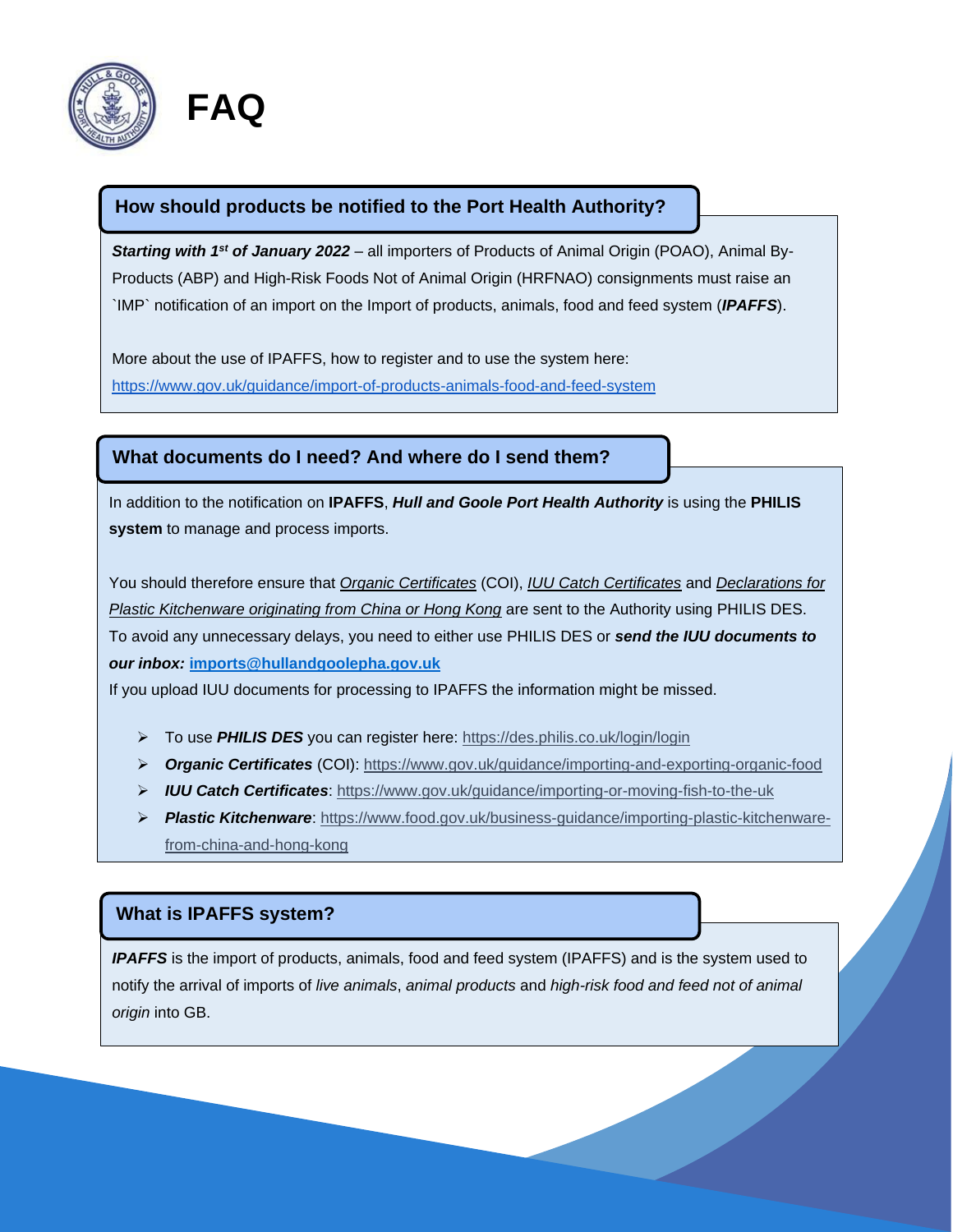

## **What information is needed for IPAFFS?**

To register for IPAFFS you need a Government Gateway account, and various company information. We have a [guide](https://www.dropbox.com/scl/fi/nkg4nltxghurtqp9oncp3/Moving-Goods-from-the-European-Union-into-Great-Britain.-New-Requirements-from-January-2022.paper?dl=0&rlkey=xe77te92f6adbnez96b4h26s8) and a [video](https://www.youtube.com/watch?app=desktop&v=9ftkdi7VjS8) showing how to register for IPAFFS. To submit a notification, you will need to know the details of the import including, but not limited to:

- What type of animal product or goods you're importing (i.e., POAO, ABP, HRFNAO)
- Origin of the animal product or goods (which country it was produced, originated in)
- Commodity code (Selectable from a predefined list)
- Commodity type (Selectable from a predefined list)
- Species of the commodity (Selectable from a predefined list)
- Commodity weight (kg)
- Date of arrival into Great Britain
- Reason for importing consignment (i.e., internal market, transit, research, etc)
- Consignment's place of destination
- Addresses and contact details for place of origin, importer and place of destination
- Details of port of entry

# **Is IPAFFS linked to the EU TRACES NT system?**

*No,* IPAFFS is *not linked* to EU Traces NT.

# **We are an international company but have no UK entity. Are we able to use IPAFFS?**

*No*. For animal and animal product imports from the EU to Great Britain, *the person responsible for the consignment on arrival in GB should have a UK address* and be registered on IPAFFS to submit the notification.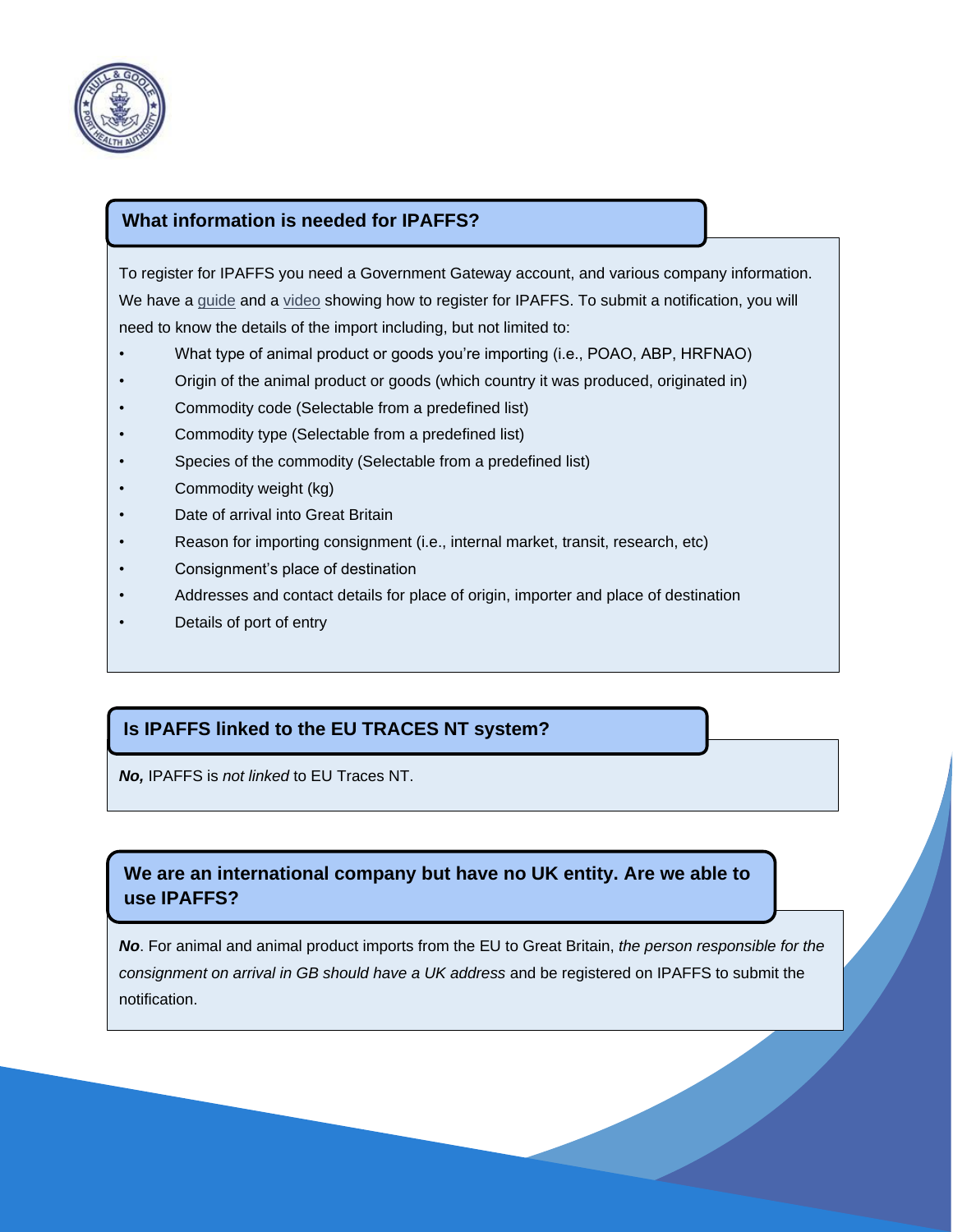

## **How far in advance do we pre-notify on IPAFFS and when is the latest we can do this?**

*Pre-notification time* is set in legislation, which requires pre-notification to be made at least 24 hours prior to arrival at the port of entry. However, the legislation allows for a derogation, reducing the notification time to no less than four hours prior to arrival, where logistical constraints prevent earlier pre-notification. This derogation can be applied by the competent authority at the Border Control Post (BCP).

**Starting with 1<sup>st</sup> January 2022** businesses will be able to take advantage of the derogation and notify *no less than four hours* in advance of arrival at the point of entry, without any need to contact the relevant competent authority.

Anyone taking advantage of the derogation *between 1st January and 30th June* will need to consider that they *may not be able to do so from 1st July 2022*.

This applies only to *EU to GB* imports of POAO, ABP and HRFNAO subject to SPS border controls starting with 1<sup>st</sup> January 2022. This temporary derogation does not apply to rest of world goods transiting the EU which are not cleared for circulation on the EU market where the final destination is Great Britain.

# **Where can products from the EU and European Economic Area (EEA) be imported into the UK?**

*Beginning with 1 st of January to 1 st of July 2022* EU and EEA products including **POAO**, **ABP** and **HRFNAO** can continue to enter *through any UK port*, as during this period consignments will be subject to documentary checks only.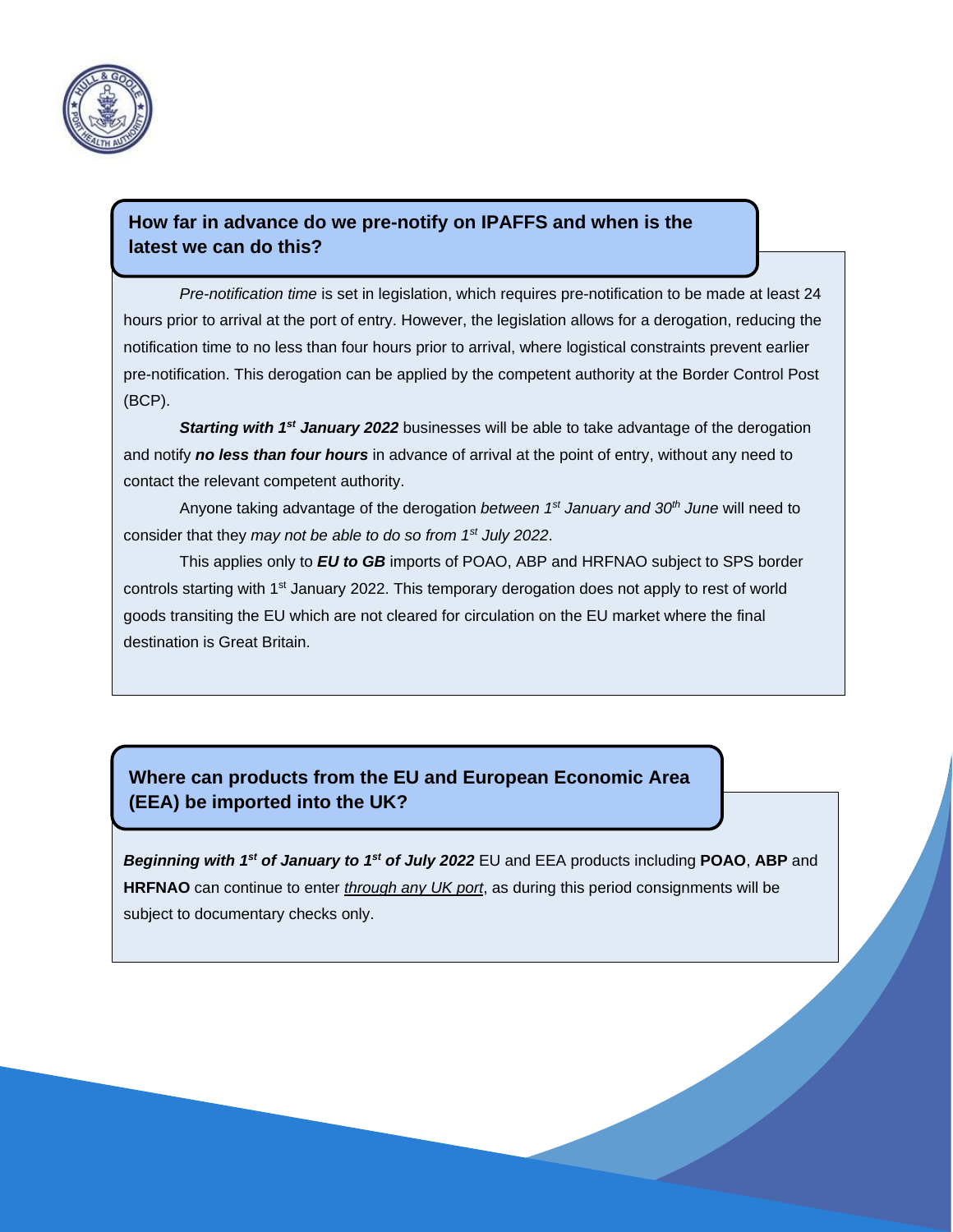

#### **What fees and charges will apply?**

*The current costs for checks on non - EU products are published on our website* <https://www.hullandgoolepha.gov.uk/files/bcp-charges---july-2020.pdf>

*Until 1st of July 2022* Port Health Authorities will be making *no charges* for documentary checks undertaken on EU products where Sanitary and Phytosanitary (SPS) checks are applicable.

*From 1st of July 2022* charges for documentary and physical checks *will be introduced*. We are awaiting further guidance on charges for SPS checks and will publish these as soon as they are confirmed.

### **How do I pay?**

*Hull and Goole Port Health Authority* will be using **PHILIS** to manage and process imports, including the processing of relevant *charges* prior to clearance.

This *will require each importer/agent to set up a pre-payment account with the Authority to allow charges to be assigned and credited for each consignment imported*. We are currently advising importers/agents to contact us prior to April 1<sup>st</sup>, 2022, to provide us with their details.

We will be able to start collecting charges for the completion of Official Controls on imported food products through PHILIS from the 1st April 2022.

*\* From 1st July 2022, the information required for notifying consignments will change and additional fields will need to be completed. We will provide you with these details in due course.*